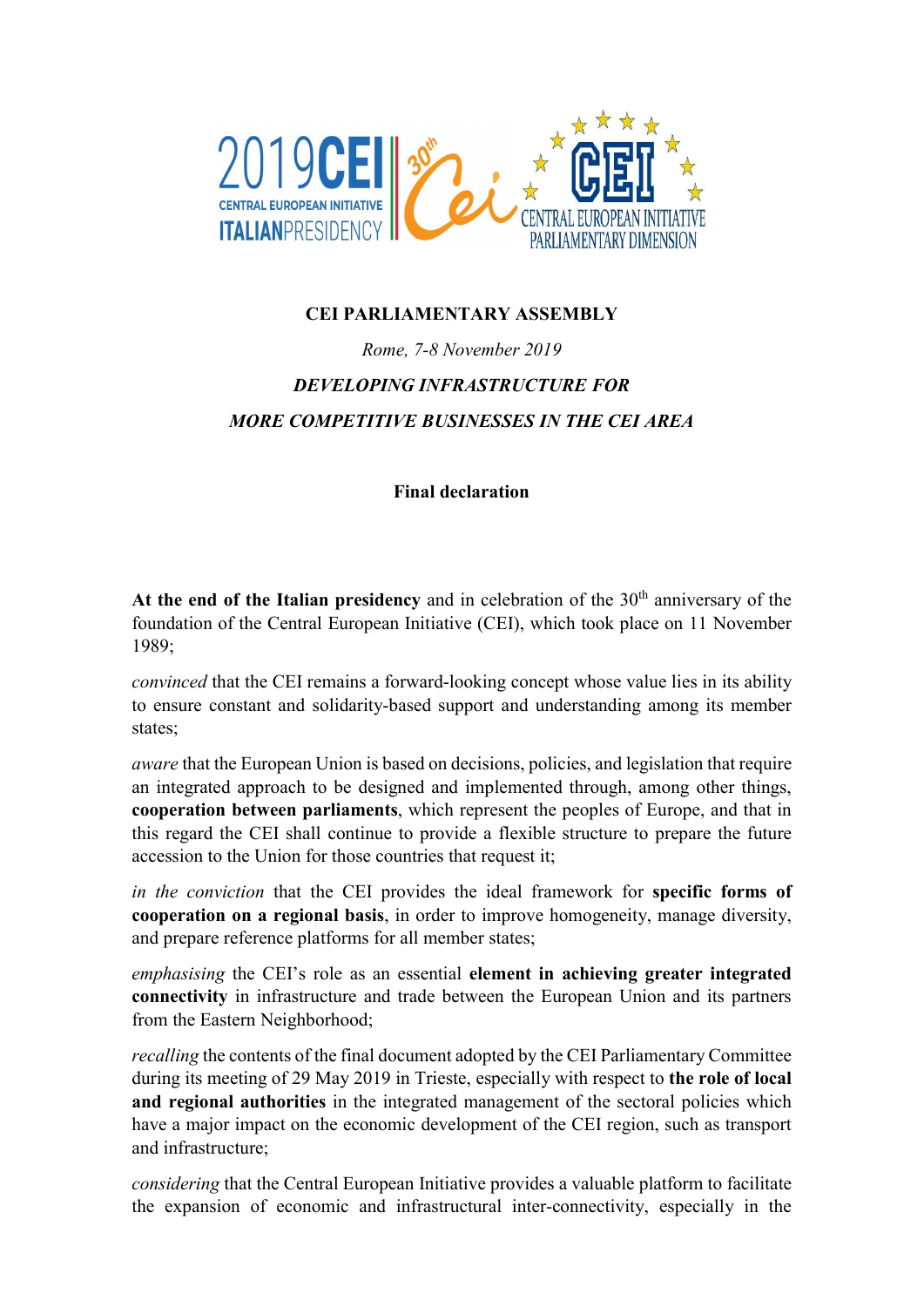transport and logistics sector, in order to facilitate and incentivise trade flows between countries of the CEI area;

recalling the contents of the treaty instituting the Transport Community, signed on 12 July 2017 in Trieste, whose aim is to contribute to bringing the countries of South-Eastern Europe ever closer to the EU by establishing a fully integrated transport network, and aligning transport standards and policies in said countries with those of the EU, in order to stimulate economic growth, competitiveness, and employment;

recalling, moreover, that within this framework an extension to the TEN-T network has been approved, to which completion specific EU financing instruments such as the Western Balkans Investment Framework (WBIF) and the Connecting Europe Facility (CEF) can be dedicated;

referring to the previous meetings of the bodies of the CEI Parliamentary Dimension, such as the meetings of the General Committee on Economic Affairs in Warsaw in 2018 and in Trieste in 2015, which were dedicated to infrastructure and energy projects in the CEI region, with a special focus on the Via Carpathia road construction project at the former meeting and the Central European – Mediterranean corridor at the latter;

acknowledging the Trieste Declaration that concluded the meeting of the ministers of foreign affairs of the member states of the CEI of 12 June 2019, which takes stock of the positive collaboration between the EU and the CEI, as evidenced by the opening of a CEI Representation Office in Brussels; in addition to underlining the importance of strategic cooperation with a view to investing in infrastructure projects in the CEI area and calling on the Executive Secretariat to submit proposals for regional cooperation in the transport and energy sector, we agree on the need to strengthen the CEI's Business Dimension in order to promote trade and investment in the region;

## the CEI Parliamentary Assembly:

invites the **national parliaments of the member states** to play an active role in drafting adequate legislation to concretely achieve the objectives set in the above-mentioned Declaration;

urges the governments of the member states of the Central European Initiative to act and collaborate in all appropriate fora for the elimination of legal and regulatory hindrances in the energy market in view of the future inclusion of all CEI member states within the framework of a common energy policy, while improving the competitiveness of businesses and boosting trade flows;

underlines the importance of adopting an effective approach to infrastructure policy in CEI countries in order to overcome any communication gaps at the intergovernmental level that may hinder the implementation of a comprehensive agenda for infrastructure connectivity in the region;

underlines at the same time the need for the governments of the member states of the Central European Initiative to cooperate in achieving the common objectives set out in this document in relation to infrastructure connectivity, keeping in mind the priority goal of creating greater business and employment opportunity, also with regard to the role of small and medium enterprises;